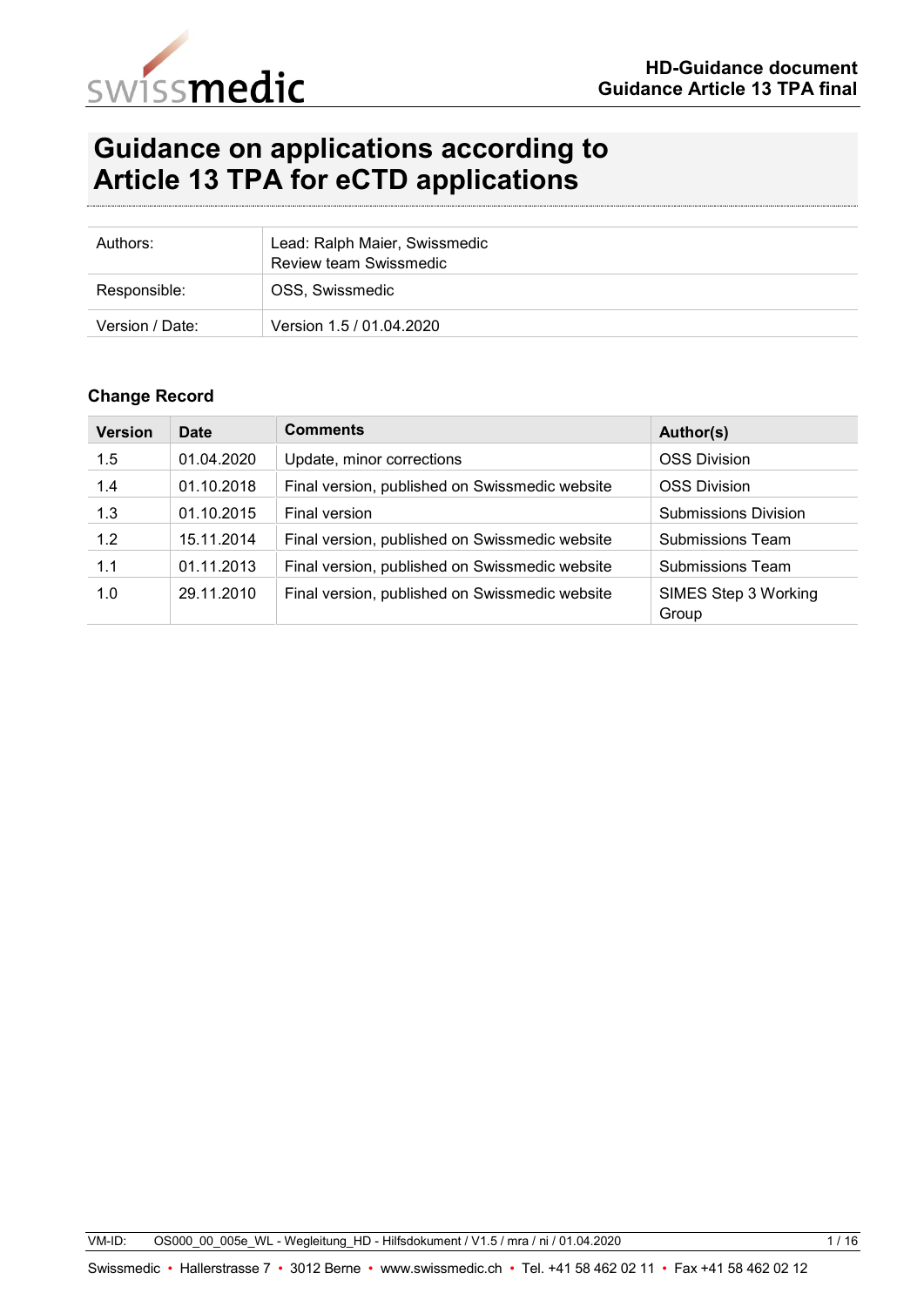

# **Table of contents**

| 1              |                                                                                         |  |
|----------------|-----------------------------------------------------------------------------------------|--|
| $\mathbf{2}$   |                                                                                         |  |
| 3              |                                                                                         |  |
| 4              |                                                                                         |  |
| 5              |                                                                                         |  |
| 6              |                                                                                         |  |
| $\overline{7}$ |                                                                                         |  |
| 7.1            |                                                                                         |  |
| 7.2            |                                                                                         |  |
| 7.3            |                                                                                         |  |
| 8              |                                                                                         |  |
| 9              |                                                                                         |  |
| 10             | Switching to application according to Article 13 TPA after initial national application |  |
| 11             |                                                                                         |  |
| 12             | Appendix 1: Ordinance on Medicinal Products (Verordnung über die Arzneimittel           |  |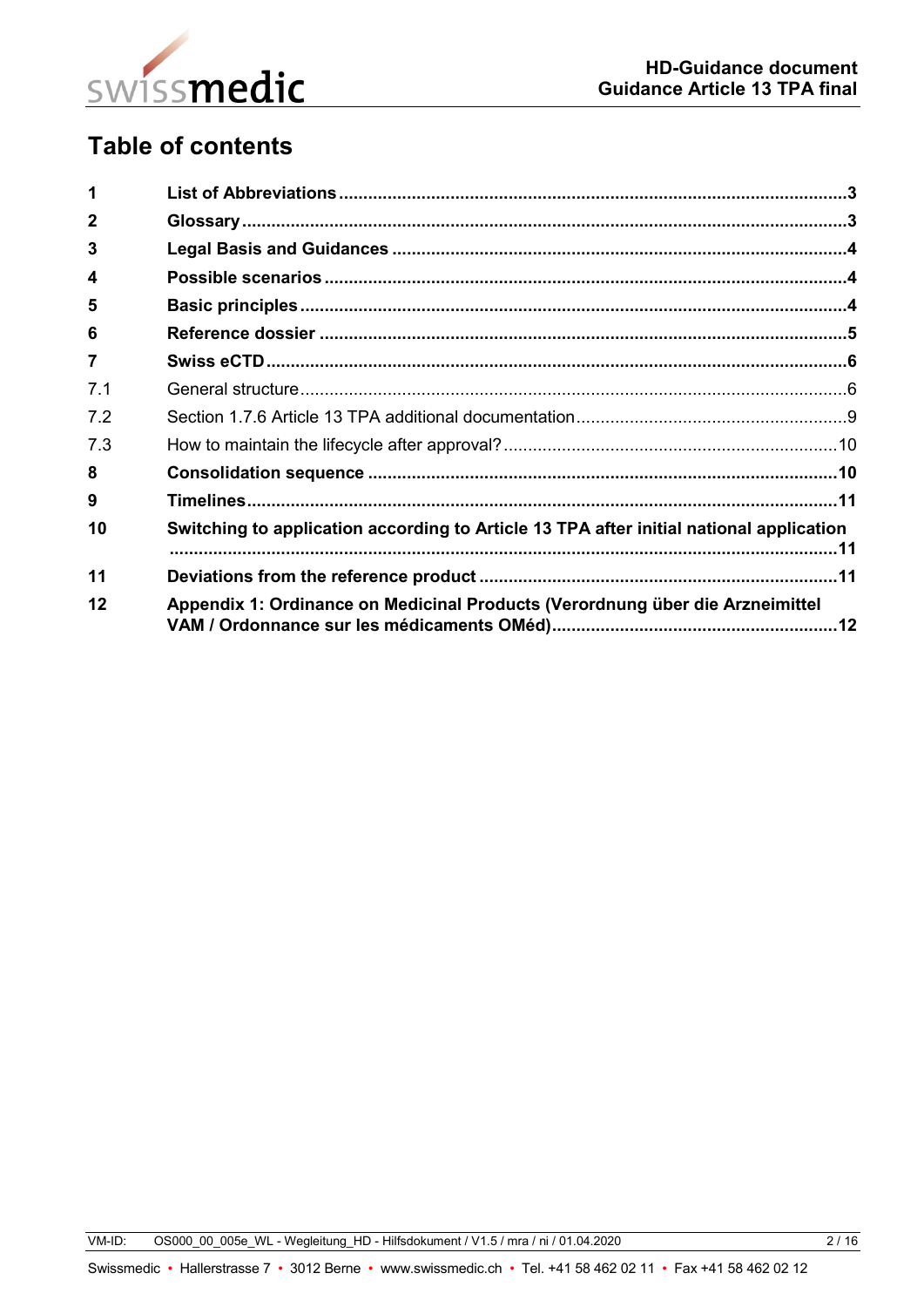

<span id="page-2-0"></span>

| 1           | <b>List of Abbreviations</b>                                                 |
|-------------|------------------------------------------------------------------------------|
| CP          | <b>Centralised Procedure</b>                                                 |
| <b>CTD</b>  | <b>Common Technical Document</b>                                             |
| <b>DCP</b>  | <b>Decentralised Procedure</b>                                               |
| <b>DMF</b>  | Drug Master File                                                             |
| eCTD        | electronic Common Technical Document                                         |
| <b>EMA</b>  | <b>European Medicines Agency</b>                                             |
| <b>FO</b>   | Form                                                                         |
| <b>GMO</b>  | <b>Genetically Modified Organisms</b>                                        |
| <b>GMP</b>  | <b>Good Manufacturing Practice</b>                                           |
| <b>KPA</b>  | Complementary and Herbal Medicines (Komplementär- und Phytoarzneimittel)     |
| <b>LCM</b>  | Life cycle management                                                        |
| LoQ         | <b>List of Questions</b>                                                     |
| <b>MRP</b>  | <b>Mutual Recognition Procedure</b>                                          |
| <b>NeeS</b> | Non-eCTD electronic submission                                               |
| <b>NTA</b>  | Notice to Applicants                                                         |
| <b>PDF</b>  | <b>Portable Document Format</b>                                              |
| <b>PSUR</b> | Periodic Safety Update Report                                                |
| SmPC        | <b>Summary of Product Characteristics</b>                                    |
| <b>STF</b>  | <b>Study Tagging Files</b>                                                   |
| <b>TPA</b>  | Therapeutic Product Act (Federal Law on Medicinal Products and Medical       |
|             | Devices) of December 15, 2000 in the past known as LTP (Law on Therapeutic   |
|             | Products) / SR 812.21 Bundesgesetz vom 15. Dezember 2000 über                |
|             | Arzneimittel und Medizinprodukte (Heilmittelgesetz HMG) / SR 812.21 Loi      |
|             | fédérale sur les médicaments et les dispositifs médicaux du 15 décembre 2000 |
|             | (Loi sur les produits thérapeutiques LPTh) TSE Transmissible Spongiform      |
|             | Encephalopathy                                                               |
| <b>VAM</b>  | Ordinance on Medicinal Products of 17 October 2001 / SR                      |
|             | 812.212.21 (Verordnung über die Arzneimittel) SR 812.212.21 (Ordonnance sur  |
|             | les médicaments)                                                             |
| <b>VV</b>   | Administrative Ordinance Authorisation of medicinal products already         |
|             | authorised in foreign countries (Article 13 TPA) of 27 November 2013         |
|             | (Verwaltungsverordnung Anleitung Zulassung im Ausland bereits zugelassener   |
|             | Arzneimittel (Art. 13 HMG) / Ordonnance administrative Instructions          |
|             | Autorisation de médicaments à usage humain déjà autorisés à l'étranger (art. |
|             | 13 LPTh))                                                                    |
| <b>XML</b>  | Extensible Markup Language                                                   |
|             |                                                                              |

## <span id="page-2-1"></span>**2 Glossary**

| Term                | <b>Definition</b>                                                                                                                                                         |
|---------------------|---------------------------------------------------------------------------------------------------------------------------------------------------------------------------|
| Reference country   | The country in which the product, that is to be evaluated, has been<br>approved. Swissmedic takes into account the evaluation of the health<br>authority of this country. |
| Reference dossier   | The dossier submitted in the reference country.                                                                                                                           |
| Reference authority | The health authority which has already approved the product that is to<br>be evaluated by Swissmedic and to which the applicant refers in the<br>Swiss submission.        |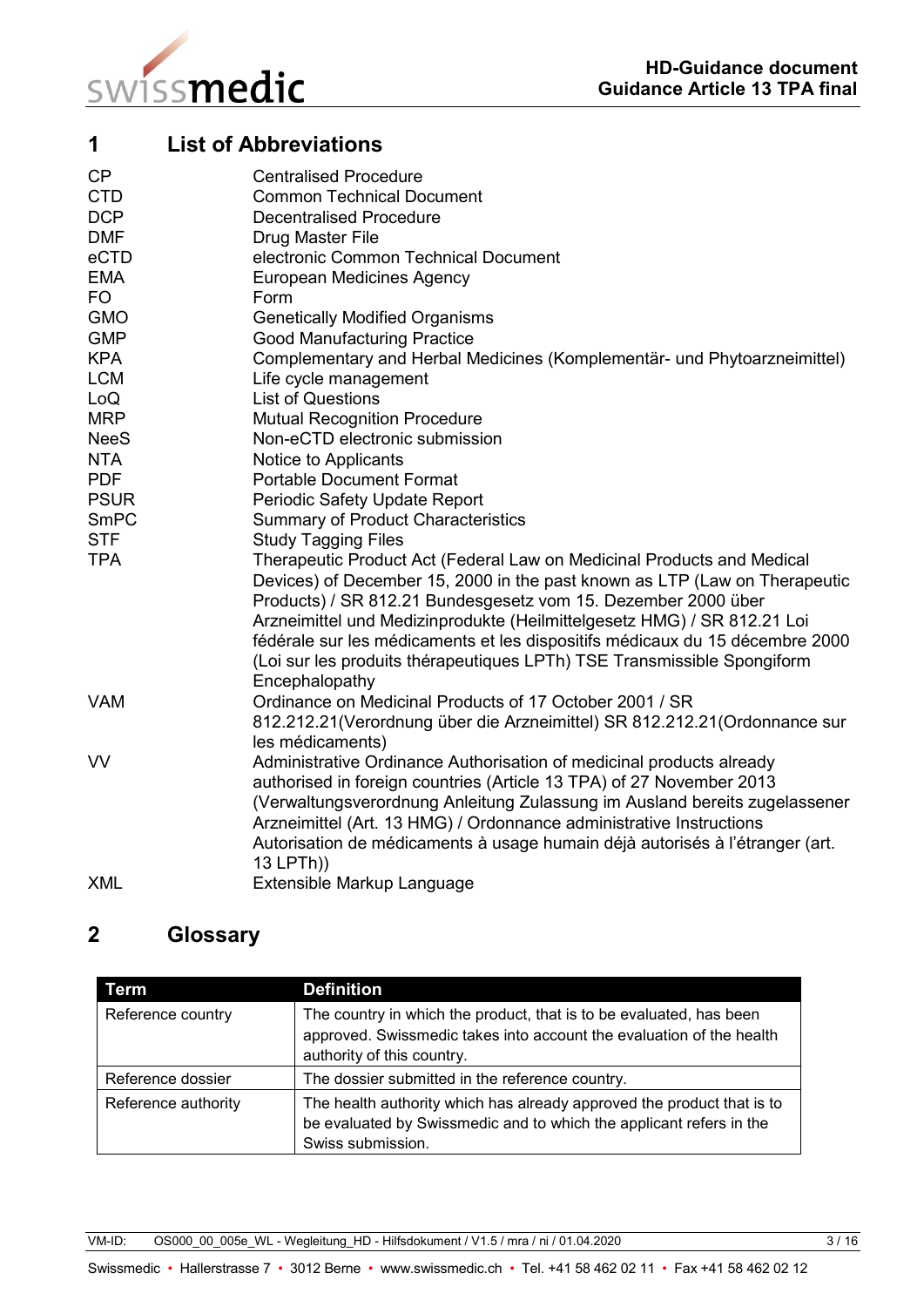

### <span id="page-3-0"></span>**3 Legal Basis and Guidances**

Federal Law on Medicinal Products and Medical Devices (Therapeutic Product Act TPA) of 15 December 2000 (Heilmittelgesetz HMG / Loi sur les produits thérapeutiques LPTh<sup>1</sup>), Article 13. Medicinal products and procedures authorized in foreign countries:

"If a medicinal product or procedure is already authorized in a country having equivalent medicinal product control, the results of tests carried out for this purpose shall be taken into account." Ordinance on Medicinal Products of October 17, 2001 with changes from 24 March 2010 (Arzneimittelverordnung VAM / Ordonnance sur les medicaments OMéd <sup>2</sup>), Paragraph 5a – 5d: see appendix 1 (available in German, French and Italian).

Administrative Ordinance Authorisation of medicinal products already authorised in foreign countries (Article 13 TPA) of 27 November 2013 (Verwaltungsverordnung VV, Anleitung Zulassung im Ausland bereits zugelassener Arzneimittel, Art. 13 HMG / Ordonnance administrative Instructions Autorisation de médicaments à usage humain déjà autorisés à l'étranger (art. 13 LPTh))

Swiss Module 1 Specification for eCTD Guidance for Industry on Providing Regulatory Information in eCTD Format Questions & Answers of Swissmedic eCTD Implementation Swiss eCTD Validation Criteria

Other guidances and documents: <https://www.swissmedic.ch/swissmedic/de/home/services/submissions.html>

## <span id="page-3-1"></span>**4 Possible scenarios**

Possible scenarios of applications according to Article 13 TPA are described in Appendix 2.

## <span id="page-3-2"></span>**5 Basic principles**

This guidance deals only with the eCTD specific aspects of Article 13 TPA

PA submissions and should be read in conjunction with the VV.

1. The first submission of an application according to Article 13 TPA consists of two individual parts:

a. A Swiss eCTD containing Module 1 only (no Modules 2-5)

b. A reference dossier, i.e. the entire application (Modules 1-5) of the approved dossier of the reference country.

2. The initial Swiss eCTD sequence and the reference dossier have to be submitted simultaneously.

3. The Swiss eCTD must meet the current Swiss eCTD Validation Criteria.

4. Once Swissmedic approves the submission to undergo Article 13 TPA procedure, a consolidation sequence has to be submitted, containing Modules 2-5 of the original approved reference dossier and its already approved variations as well as the documents of the Swiss Module 1 which have not yet been provided (see also Table 1 and chapter 8).

5. The product submitted in the reference country and in Switzerland must be identical.

-

<sup>1</sup> SR 812.21

<sup>2</sup> SR 812.212.21

VM-ID: OS000 00 005e WL - Wegleitung HD - Hilfsdokument / V1.5 / mra / ni / 01.04.2020 4 / 16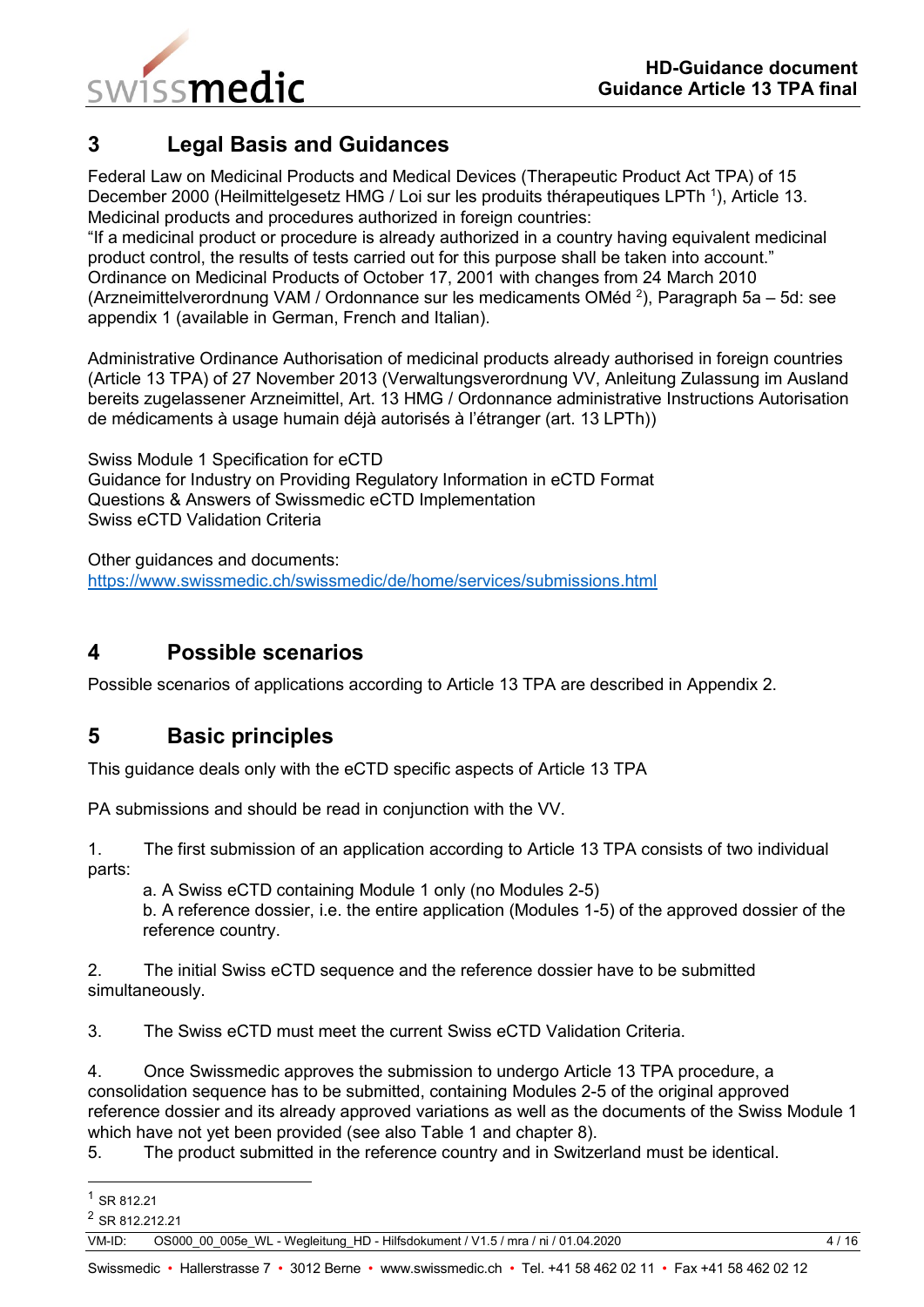

Illustration 1: Designed example of an application according to Article 13 TPA



## <span id="page-4-0"></span>**6 Reference dossier**

The reference dossier consists of modu**l**es 1-5 as approved by the reference authority and should be in CTD format: either eCTD, NeeS or paper dossiers are accepted. Reference dossiers originally submitted in paper in the reference country must be submitted to Swissmedic as one paper copy and electronically on a device as described in the Guidance for Industry. Reference dossiers originally submitted in NTA format (e.g. Complementary and Herbal Medicinal Products / Komplementär- und Phytoarzneimittel KPA) should be converted into CTD format before being relayed to Swissmedic.

- If the reference dossier is in eCTD format, it must contain all sequences submitted to the reference authority.
- If the reference dossier is a NeeS or is in paper format, the approved version must be submitted including answers to questions and all changes as well as additional information added to the dossier. Swissmedic accepts NeeS that do not meet the current standards of NeeS (refer to TIGes Harmonised NeeS Guidance).
- If there have been updates to the product (e.g. a variation) after approval in the reference country the corresponding documentation must be submitted to Swissmedic, but separated from the one which led to initial approval in the reference country.
	- o If the basis was an eCTD, all sequences regarding the variations must be submitted.
	- $\circ$  If the basis was a NeeS or a paper dossier, the variation(s) which led to approval of the updates must be submitted.
	- $\circ$  If the updates are not relevant to Switzerland (e.g. addition of a pack size in the reference country), the respective sequences do not have to be submitted.
	- $\circ$  If the updates are already included in the dossier, changes need to be specified as well as status (approved, pending). This information must be included in the tracking table as described in chapter 7.
- The reference dossier from the reference country will not undergo detailed technical validation at Swissmedic.
- The reference dossier can contain Study Tagging Files (STF), although in general STF are not accepted by Swissmedic.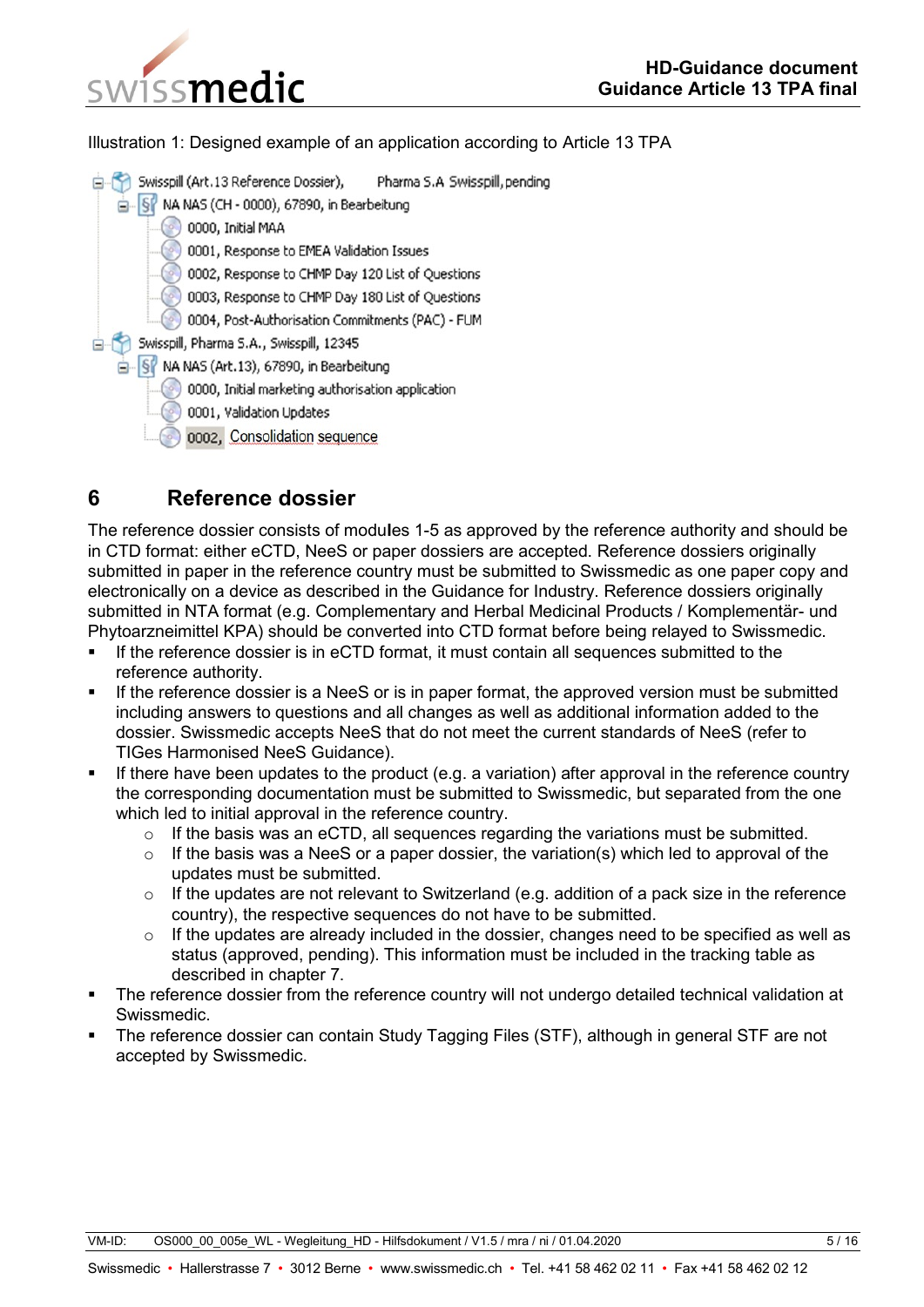

## <span id="page-5-0"></span>**7 Swiss eCTD**

#### <span id="page-5-1"></span>**7.1 General structure**

The initial Swiss eCTD sequence (0000) of an Article 13 TPA submission contains a Swiss Module 1 only, with the exception of documentation in Module 3 justifying any allowed difference. Module 1 contains all forms and documents required for the Swiss application according to the current valid version of the Swiss Module 1 Specification for eCTD. Even though some documents are included in the reference dossier, they must be submitted in the Swiss Module 1 as well.

For the documents mentioned below, the listed information has to be taken into account. If the field *comments* is empty, the documents must be provided in the initial sequence (0000). This table was created according to Swiss Module 1 Specification, version 1.5. For information about working documents please refer to the latest version of the Guidance for Industry on Providing Regulatory Information in eCTD Format.

| <b>No</b>    | <b>Title</b>                                                                    | comments                                                                                                                                                                                                                                                                                                                                                            |
|--------------|---------------------------------------------------------------------------------|---------------------------------------------------------------------------------------------------------------------------------------------------------------------------------------------------------------------------------------------------------------------------------------------------------------------------------------------------------------------|
| 1.0          | <b>Cover Letter</b>                                                             | Please explain the structure of the submission<br>and if the product deviates from the one<br>approved in the reference country. Please<br>explain if any information of the reference<br>country is not relevant for Switzerland (e.g.<br>addition of a pack size in the reference<br>country) or include this information in the<br>tracking table (see Table 2). |
| 1.2          | Application for Marketing Authorisation and<br>Variation                        |                                                                                                                                                                                                                                                                                                                                                                     |
| 1.2.1        | Form - Application                                                              |                                                                                                                                                                                                                                                                                                                                                                     |
| 1.2.2        | Forms - Additional                                                              |                                                                                                                                                                                                                                                                                                                                                                     |
| 1.2.2.1.     | Form Full Declaration                                                           |                                                                                                                                                                                                                                                                                                                                                                     |
| 1.2.2.2      | Form Manufacturer Information                                                   |                                                                                                                                                                                                                                                                                                                                                                     |
| 1.2.2.3      | Form Status Marketing Authorisations Abroad                                     |                                                                                                                                                                                                                                                                                                                                                                     |
| $1.2.2.4++$  |                                                                                 |                                                                                                                                                                                                                                                                                                                                                                     |
| $1.2.2.5++$  |                                                                                 |                                                                                                                                                                                                                                                                                                                                                                     |
| $1.2.2.6++$  |                                                                                 |                                                                                                                                                                                                                                                                                                                                                                     |
| $1.2.2.7**$  |                                                                                 |                                                                                                                                                                                                                                                                                                                                                                     |
| 1.2.2.8      | Form Substances of Animal or Human Origin                                       |                                                                                                                                                                                                                                                                                                                                                                     |
| $1.2.2.9++$  |                                                                                 |                                                                                                                                                                                                                                                                                                                                                                     |
| $1.2.2.10++$ |                                                                                 |                                                                                                                                                                                                                                                                                                                                                                     |
| $1.2.2.11++$ |                                                                                 |                                                                                                                                                                                                                                                                                                                                                                     |
| $1.2.2.12**$ |                                                                                 |                                                                                                                                                                                                                                                                                                                                                                     |
| 1.2.2.13     | Form Change of Marketing Authorisation Holder                                   | Not applicable for Article 13 TPA procedure.                                                                                                                                                                                                                                                                                                                        |
| $1.2.2.14++$ |                                                                                 |                                                                                                                                                                                                                                                                                                                                                                     |
| $1.2.2.15++$ |                                                                                 |                                                                                                                                                                                                                                                                                                                                                                     |
| 1.2.2.16     | Form PSUR/PBRER for Human Medicines                                             | Not applicable for Article 13 TPA procedure.                                                                                                                                                                                                                                                                                                                        |
| 1.2.2.17     | Form Declaration Radiopharmaceuticals                                           |                                                                                                                                                                                                                                                                                                                                                                     |
| 1.2.2.18     | Form Confirmation Regarding Substances from<br><b>GMO</b>                       |                                                                                                                                                                                                                                                                                                                                                                     |
| VM-ID:       | OS000_00_005e_WL - Wegleitung_HD - Hilfsdokument / V1.5 / mra / ni / 01.04.2020 | 6/16                                                                                                                                                                                                                                                                                                                                                                |

#### **Table 1**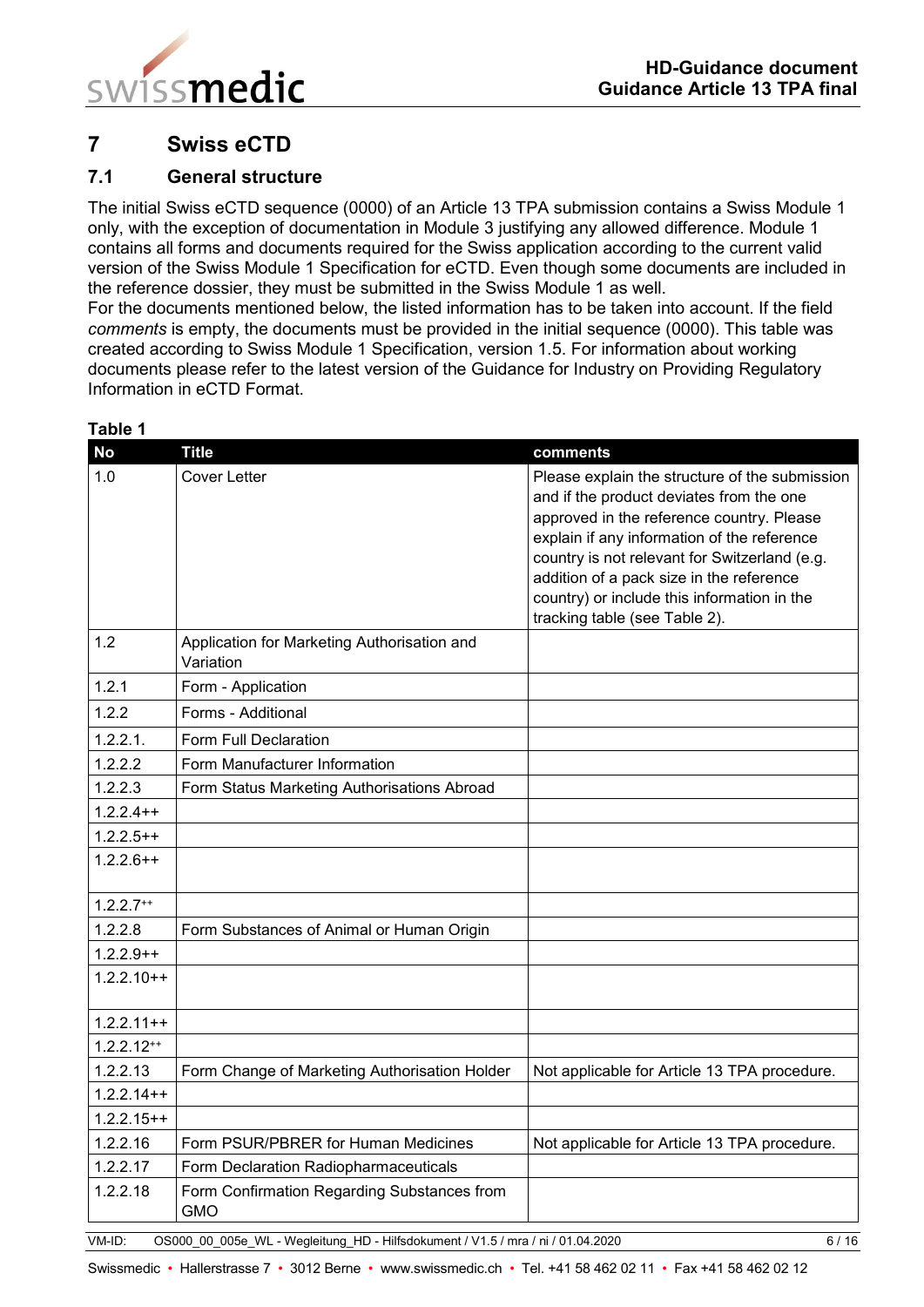# swissmedic

| <b>No</b>    | <b>Title</b>                                                                                                                     | comments                                 |  |
|--------------|----------------------------------------------------------------------------------------------------------------------------------|------------------------------------------|--|
| 1.2.2.19     | Form DMF                                                                                                                         |                                          |  |
| 1.2.2.20     | Form Information Relating to Applications under<br>Mandatory for Article 13 TPA procedure<br>Art. 13 TPA                         |                                          |  |
| $1.2.2.21++$ |                                                                                                                                  |                                          |  |
| $1.2.2.22++$ |                                                                                                                                  |                                          |  |
| 1.2.2.23     | Form Application for Recognition of Orphan Drug<br><b>Status</b>                                                                 |                                          |  |
| $1.2.2.24++$ |                                                                                                                                  |                                          |  |
| 1.2.2.25     | Form PIP                                                                                                                         |                                          |  |
| 1.2.2.26     | <b>GCP</b> Inspections                                                                                                           |                                          |  |
| 1.2.2.99     | Other Forms [extensional sections allowed]                                                                                       |                                          |  |
| 1.2.3        | Annexes - Documents on Drug Product Quality                                                                                      |                                          |  |
| 1.2.3.1      | <b>DMF Letter of Access</b>                                                                                                      |                                          |  |
| 1.2.3.2      | Ph. Eur. Certificate of Suitability for Active<br>Substance                                                                      |                                          |  |
| 1.2.3.3      | Ph. Eur. Certificate of Suitability for TSE                                                                                      |                                          |  |
| 1.2.3.4      | EMA Certificate for Plasma Master File (PMF)                                                                                     |                                          |  |
| 1.2.3.5      | <b>EMA Certificate for Vaccine Antigen Master File</b><br>(VAMF)                                                                 |                                          |  |
| 1.2.4        | Annexes - Manufacturing                                                                                                          |                                          |  |
| 1.2.4.1      | <b>GMP Certificate or Other GMP Documents</b>                                                                                    |                                          |  |
| 1.2.4.2      | Documentation Concerning Manufacturing<br>Authorisation                                                                          |                                          |  |
| 1.2.4.3      | Complete Manufacturing Information with Flow<br>Chart                                                                            |                                          |  |
| 1.2.4.4      | Confirmation on GMP Conformity                                                                                                   |                                          |  |
| 1.2.5        | Annexes - Others                                                                                                                 |                                          |  |
| 1.2.5.1      | Comparison of Approved Information for<br>Not applicable for Article 13 TPA procedure.<br>Professionals with EU SmPC (for PSURs) |                                          |  |
| 1.2.5.2      | Company Core Data Sheet (for PSURs)                                                                                              |                                          |  |
| 1.3          | Product Information and Packaging Material                                                                                       |                                          |  |
| 1.3.1        | Information for Professionals                                                                                                    | Hyperlinking is not required.            |  |
|              |                                                                                                                                  | A working document needs to be provided. |  |
| 1.3.2        | <b>Patient Information</b><br>If applicable, a working document needs to be<br>provided.                                         |                                          |  |
| 1.3.3        | Packaging Information                                                                                                            |                                          |  |
| 1.3.4        | Information for Professionals from Other<br>Information for professionals of reference<br>Countries<br>country/countries         |                                          |  |
| 1.4.         | Information about the Expert<br>Include latest version(s) when consolidation<br>sequence is compiled                             |                                          |  |
| 1.4.1        | Quality                                                                                                                          |                                          |  |
| 1.4.2        | Nonclinical                                                                                                                      |                                          |  |
| 1.4.3        | Clinical                                                                                                                         |                                          |  |
| 1.5          | Data of Bioavailability Studies (Known Active<br>Substance without Innovation)                                                   |                                          |  |

VM-ID: OS000\_00\_005e\_WL - Wegleitung\_HD - Hilfsdokument / V1.5 / mra / ni / 01.04.2020 7 / 16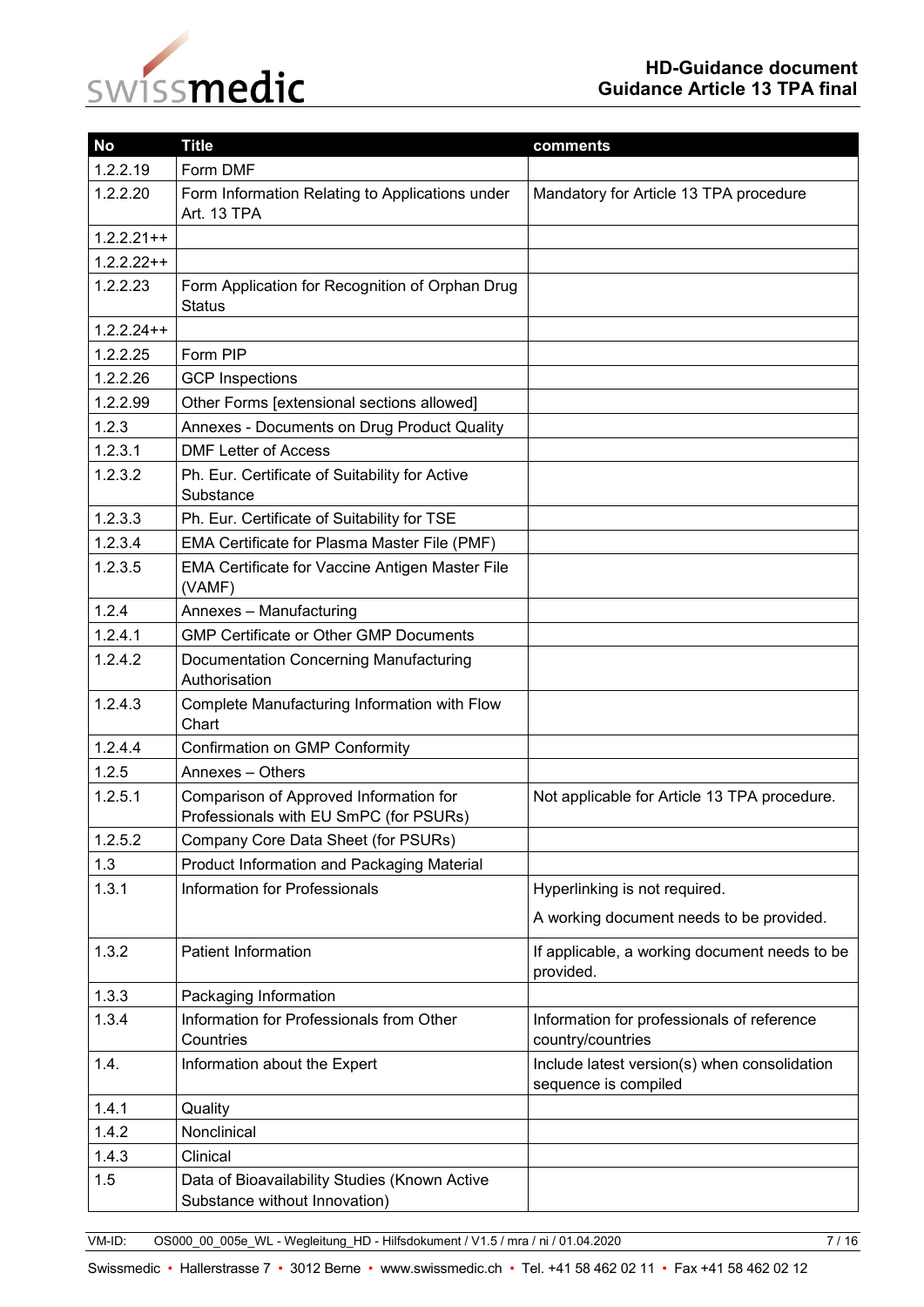

| <b>No</b> | <b>Title</b>                                                                                                                   | comments                                                                                                                                                                                                                                                                                                                                                                                                                                                                          |
|-----------|--------------------------------------------------------------------------------------------------------------------------------|-----------------------------------------------------------------------------------------------------------------------------------------------------------------------------------------------------------------------------------------------------------------------------------------------------------------------------------------------------------------------------------------------------------------------------------------------------------------------------------|
| 1.5.1     | Information according to Appendix IV of the<br>Guideline on the Investigation on Bioequivalence                                | The Swissmedic Bioequivalence Trial<br>Information Form has to be cross referenced<br>to the reference dossier. Since hyperlinking is<br>not possible, references need to be provided<br>in a way that allows an easy review.<br>(Example:<br>"Clinical study report<br>Study no.: 50302<br>Study title: XY<br>Location of the study protocol in the<br>documentation: Module 5.3.1.2, Section<br>16.1.1, page 1-24")<br>If applicable, working document needs to be<br>provided. |
| 1.5.2     | Documents on the Reference Product                                                                                             |                                                                                                                                                                                                                                                                                                                                                                                                                                                                                   |
| $1.5.3++$ |                                                                                                                                |                                                                                                                                                                                                                                                                                                                                                                                                                                                                                   |
| 1.5.4     | Art 14 Sec1 let abis TPA tabular compilation of<br>deviations between product to be authorised in<br>CH and foreign comparator |                                                                                                                                                                                                                                                                                                                                                                                                                                                                                   |
| 1.6       | <b>Environmental Risk Assessment</b>                                                                                           | Include latest version when consolidation<br>sequence is compiled                                                                                                                                                                                                                                                                                                                                                                                                                 |
| 1.6.1     | Non-GMO                                                                                                                        |                                                                                                                                                                                                                                                                                                                                                                                                                                                                                   |
| 1.6.2     | <b>GMO</b>                                                                                                                     |                                                                                                                                                                                                                                                                                                                                                                                                                                                                                   |
| 1.7       | Decisions of Foreign Authorities                                                                                               | If the application Article 13 TPA is based on<br>more than one reference country, the<br>decisions of all countries concerned must be<br>submitted (see VV)                                                                                                                                                                                                                                                                                                                       |
| 1.7.1     | Responses to LoQ                                                                                                               | For Article 13 TPA applications: intended for<br>LoQ from all European and non-European<br>procedures                                                                                                                                                                                                                                                                                                                                                                             |
| 1.7.2     | <b>Assessment Report</b>                                                                                                       | For Article 13 TPA applications: intended for<br>Assessment Reports from all European and<br>non-European procedures                                                                                                                                                                                                                                                                                                                                                              |
| 1.7.3     | <b>EU Decision</b>                                                                                                             | For Article 13 TPA applications: intended for<br>decisions from all European procedures (CP,<br>DCP and MRP) only                                                                                                                                                                                                                                                                                                                                                                 |
| 1.7.4     | <b>FDA Decision</b>                                                                                                            | For Article 13 TPA applications                                                                                                                                                                                                                                                                                                                                                                                                                                                   |
| 1.7.5     | Decision of Other Foreign Authorities                                                                                          | For Article 13 TPA applications                                                                                                                                                                                                                                                                                                                                                                                                                                                   |
| 1.7.6     | Article 13 Additional Documentation                                                                                            | See chapter 7.2                                                                                                                                                                                                                                                                                                                                                                                                                                                                   |
| 1.8       | Information Relating to Pharmacovigilance                                                                                      |                                                                                                                                                                                                                                                                                                                                                                                                                                                                                   |
| 1.8.1     | Pharmacovigilance System                                                                                                       | Include latest version when consolidation<br>sequence is compiled                                                                                                                                                                                                                                                                                                                                                                                                                 |
| 1.8.2     | <b>Risk-Management System</b>                                                                                                  | Include latest version when consolidation<br>sequence is compiled                                                                                                                                                                                                                                                                                                                                                                                                                 |
| 1.9       | <b>Fast Track Status Decision</b>                                                                                              | Not applicable for Article 13 TPA procedure.                                                                                                                                                                                                                                                                                                                                                                                                                                      |
| 1.10      | Information Relating to Paediatrics                                                                                            | Include latest version when consolidation<br>sequence is compiled. If a waiver has been<br>granted, include the information here. Data<br>based on a PIP have to be submitted as part                                                                                                                                                                                                                                                                                             |
| VM-ID:    | OS000_00_005e_WL - Wegleitung_HD - Hilfsdokument / V1.5 / mra / ni / 01.04.2020                                                | 8/16                                                                                                                                                                                                                                                                                                                                                                                                                                                                              |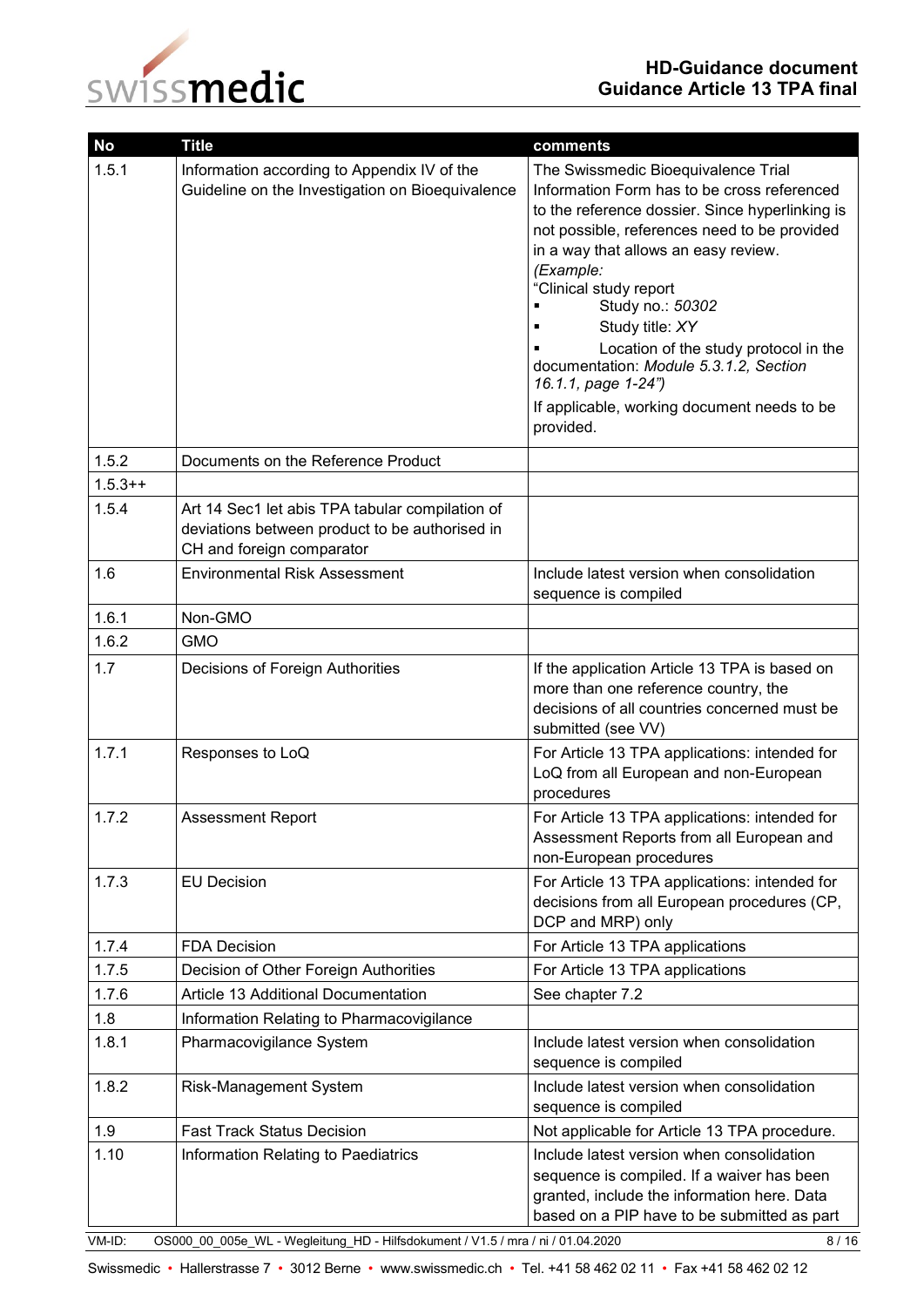

| <b>No</b>  | Title                                                                   | comments                                                                                                                                                                      |
|------------|-------------------------------------------------------------------------|-------------------------------------------------------------------------------------------------------------------------------------------------------------------------------|
|            |                                                                         | of the reference dossier or as separate<br>submissions if submitted after initial approval<br>in the reference country.                                                       |
| 1.11       | Orphan Drug Status Decision                                             |                                                                                                                                                                               |
| 1.12       | Art 14 Sec 1 let abis-quater TPA Documents                              |                                                                                                                                                                               |
| 1.12.1     | Proof of 10 Years EU/EFTA Authorisation                                 |                                                                                                                                                                               |
| $1.12.2++$ |                                                                         |                                                                                                                                                                               |
| 1.12.3     | Proof of 30 Years Overall Medical Use - 15 Years<br>Medical Use EU/EFTA |                                                                                                                                                                               |
| 1.12.4     | Proof of 15 Years Cantonal Authorisation                                |                                                                                                                                                                               |
|            | Responses to Swissmedic LoQ                                             |                                                                                                                                                                               |
|            | Additional Information                                                  | Recommendations/conclusions from scientific<br>advisory boards in the reference country and<br>any further information from the reference<br>country, if considered necessary |

++ This form is no longer applicable. The folder remains for life cycle maintenance.

#### <span id="page-8-0"></span>**7.2 Section 1.7.6 Article 13 TPA additional documentation**

The requirements for additional documentation depend on the reference country as described in the VV, chapter 13.

The documents mentioned in the annex of the VV should only be placed in section 1.7.6 if there is no defined node for them in Swiss Module 1. They can be referenced to 1.7.6 by using hyperlinks (for example the risk management plan should be placed in section 1.8.2.).

A tracking table must be integrated in Module 1.7.6 Article 13 Additional Documentation. The table must include a chronological list of submissions in the reference country with a description of all changes made in the life cycle of the product since the initial Marketing Authorisation Application in the reference country and before submission to Swissmedic. This allows Swissmedic to follow the Marketing Authorisation process in the reference country.

 $\rightarrow$  Example (for a NeeS or paper without sequence numbers):

| Date /<br><b>Sequence</b> | Module  | <b>Description</b>                                                                                                                            |
|---------------------------|---------|-----------------------------------------------------------------------------------------------------------------------------------------------|
| June 2008                 | $1 - 5$ | Initial Application BfArM                                                                                                                     |
| June 2008                 | 1.7.1   | Response submission to the validation issues from the Belgian Health Authority                                                                |
| September<br>2008         | 1.7.2   | Reference Member State Day 70 Preliminary Assessment Report<br>Overview and LoQ<br>Quality assessment<br>Non-clinical and clinical assessment |
| September<br>2008         | 1.7.2   | Concerned Member State Comments on Day 70 Preliminary Assessment Report<br>from Belgium, France, Ireland, Italy, UK                           |
| April<br>2009/0000        |         | Consolidation sequence switch from NeeS to eCTD                                                                                               |

#### **Table 2**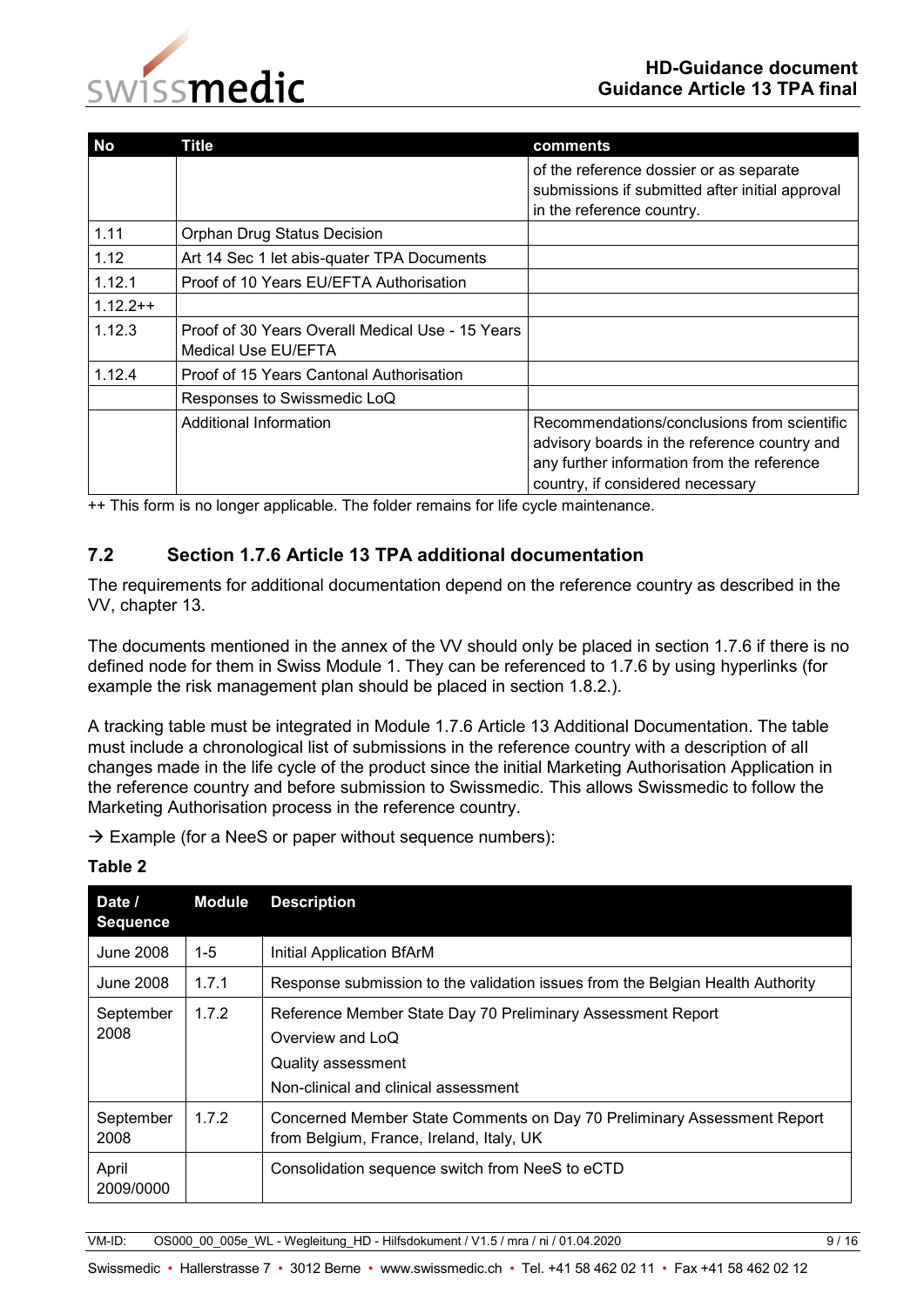

| April<br>2009/0001 | 1.7.1 | Day 106 Applicants response document in Decentralised Procedure Response<br>document to Modules 1,3,4,5                                                                                                         |  |
|--------------------|-------|-----------------------------------------------------------------------------------------------------------------------------------------------------------------------------------------------------------------|--|
| May 2009           | 1.7.2 | Reference Member State Day 106 Formal comments                                                                                                                                                                  |  |
| May 2009           | 1.7.2 | Reference Member State Day 120 Draft Assessment Report<br>Overview and List of outstanding issues<br>Assessment of the response to the questions raised by Reference Member State<br>and Concerned Member State |  |
|                    | etc.  |                                                                                                                                                                                                                 |  |

#### <span id="page-9-0"></span>**7.3 How to maintain the lifecycle after approval?**

The application types which can be submitted according to Article 13 TPA can be found in the VV.

### <span id="page-9-1"></span>**8 Consolidation sequence**

If Swissmedic agrees to the application according to Article 13 TPA, the applicant is required to submit a consolidation sequence.

For this purpose Modules 2-5 of the reference dossier are incorporated into the Swiss eCTD. This new eCTD sequence is a prerequisite for approval of the Swiss application. This can be done while the process is ongoing at Swissmedic, so there is no clock-stop.

Swissmedic requires the consolidation sequence to show the current approved status of the product in the reference country. The consolidation sequence contains data from Modules 2–5 of the original, approved reference dossier, and, in addition, all already approved variations. STFs in the consolidation sequence will be accepted.

Original reference country Module 1 data is not required (it exists in the reference dossier supplied at the time of initial application).

A signed declaration must also be submitted as an annex to the cover letter, e.g.: *We confirm that the content/data of the submitted consolidation sequence reflects the status of the reference dossier currently approved by the reference country and that there have been no changes to the dossier content as a result of the provision of this consolidation sequence.*

If answers to questions are required the consolidation sequence needs to be submitted with the answers to the questions. The consolidation sequence and the answers to questions must be sent as two separate sequences. For detailed requirements regarding hypertext linking from the response document to the documentation please refer to the Swiss Guidance for Industry.

If there is no list of questions the consolidation sequence must be sent with the answer to the preapproval letter as two separate sequences. Hypertext linking is only necessary if there are still open points to discuss.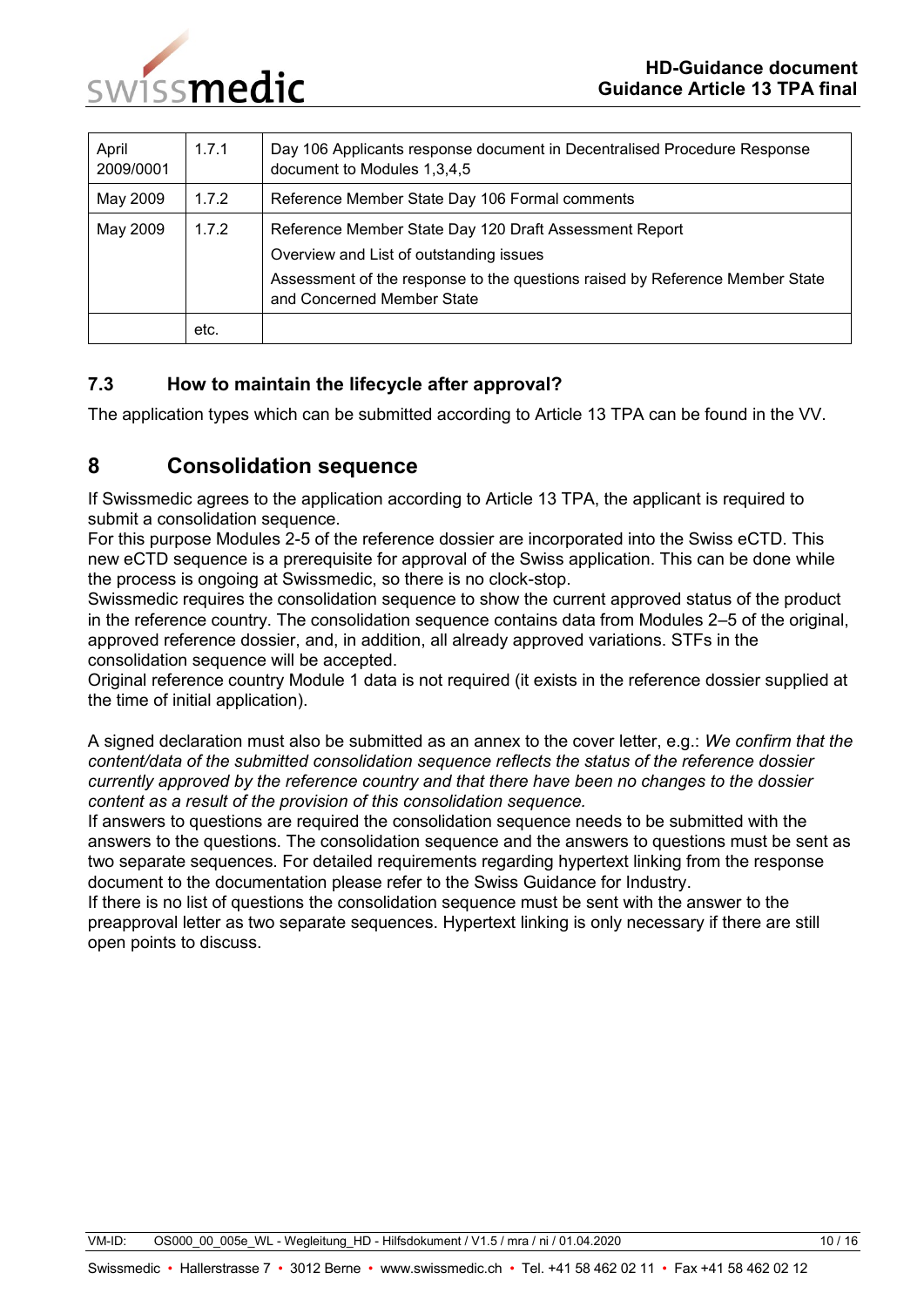issmedic

Illustration 2: Incorporating the reference Modules 2-5 life cycle into the Swiss eCTD



# Future life cycle only in Swiss dossier

Approved status

Variations according Article 13 TPA should be submitted already consolidated (Module 1-5).

#### <span id="page-10-0"></span>**9 Timelines**

The timelines for submission according to Article 13 TPA in eCTD format are the same as for paper submissions, please refer to the VV.

### <span id="page-10-1"></span>**10 Switching to application according to Article 13 TPA after initial national application**

If an applicant decides during an on-going national procedure with Swissmedic to apply for evaluation according to Article 13 TPA following a positive opinion in a reference country, the chapters 6 - 9 of this guidance must be followed. All specific additional documentation required for Article 13 TPA evaluation must be provided at the time the switch is made.

## <span id="page-10-2"></span>**11 Deviations from the reference product**

If the product submitted for evaluation according to Article 13 TPA differs from that in the reference country, the applicant has to provide supporting information in the appropriate sections of Modules 1, 2 and 3. Allowed differences are described in the VV, chapter 8.7 (e.g. different manufacturing site of the finished product).

Only those documents differing from to the reference dossier need to be included.

For life cycle management reasons and ease of review it may, however, be appropriate to submit a full Module 2 and the corresponding information in Module 3, or at least parts of Module 2 and 3 where the differences occur. Justification of differences must be documented completely, including the appropriate forms as described in the VV, chapter 8.7.

The reference dossier reflects the situation of documents submitted in the reference country for approval. It does not contain information on differences. The initial Swiss eCTD sequence must contain any documentation which justifies any permitted differences (see VV, Chapter 8.7).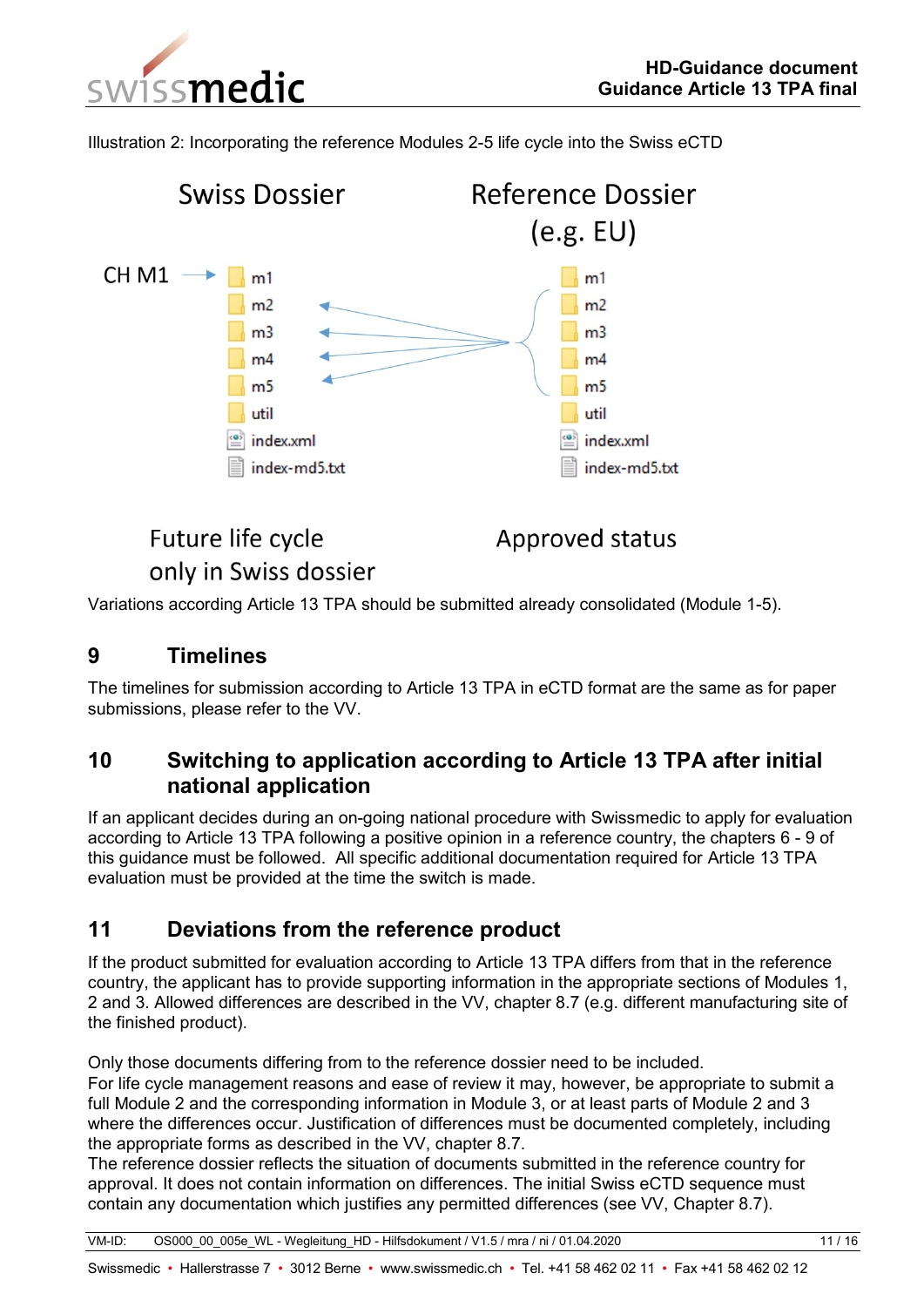



Differences need to be explained and justified in the cover letter: a tabular format is preferred. Deviations which have occurred and their supporting documentation must be fully explained. Be aware that differences which do not fall under chapter 8.7 of the VV and are therefore not permitted, will be treated as applications for variation; in this case the corresponding information in Module 1 must be submitted (e.g. form application/variation).

## <span id="page-11-0"></span>**12 Appendix 1: Ordinance on Medicinal Products (Verordnung über die Arzneimittel VAM / Ordonnance sur les médicaments OMéd)**

This document is available in German, French and Italian.

#### **Verordnung über die Arzneimittel (Arzneimittelverordnung, VAM<sup>2</sup> )**

#### **Änderung vom 24. März 2010**

*Der Schweizerische Bundesrat verordnet:*

I

Die Arzneimittelverordnung vom 17. Oktober 20011 wird wie folgt geändert:

*Art. 5a* Im Ausland zugelassene Arzneimittel und Verfahren (Art. 13 HMG)

1 Beantragt eine Gesuchstellerin die Zulassung oder die Änderung einer Zulassung für ein Arzneimittel oder ein Verfahren, für welches die Zulassung in einem Land mit vergleichbarer Arzneimittelkontrolle bereits erteilt worden ist, so berücksichtigt das Institut die Ergebnisse der dafür durchgeführten Prüfungen, falls folgende Anforderungen erfüllt sind:

a. Die eingereichten Unterlagen aus dem ausländischen Verfahren, einschliesslich aller Änderungsanzeigen, sind nicht älter als fünf Jahre und entsprechen dem Stand der Zulassung im Ausland.

b. Es liegen alle Begutachtungsentscheide samt den dazu gehörigen Prüfungsergebnissen vor, welche im Rahmen von ausländischen Zulassungsverfahren ergangen sind.

c. Die Unterlagen enthalten alle für die Schweiz geforderten Angaben insbesondere zur Arzneimittelinformation und Kennzeichnung.

d. Die Unterlagen liegen in einer Amtssprache, in Englisch oder in einer Übersetzung in eine dieser Sprachen vor. Im Falle einer Übersetzung muss die Gesuchstellerin die Korrektheit der Übersetzung bestätigen.

2 Die Unterlagen nach Absatz 1 Buchstabe a können geringfügig von den im Ausland eingereichten Unterlagen abweichen, wenn dies hinreichend begründet wird. Eine geringfügige Abweichung ist namentlich eine andere Bezeichnung des Arzneimittels, eine andere Packungsgrösse oder eine andere Primär- oder Sekundärverpackung.

3 Liegt eine Zulassung in einem Mitgliedstaat der EU oder EFTA vor, so kann das Institut die jeweils gültige Form der Arzneimittelinformation auch für das Inverkehrbringen des Arzneimittels in der Schweiz genehmigen; vorbehalten bleiben Artikel 14 ff.

4 Das Institut veröffentlicht eine Liste der Länder mit vergleichbarer Arzneimittelkontrolle.

*Art. 5b* Anwendung auf Verfahren und Arzneimittel mit bekannten Wirkstoffen

1 Bei Gesuchen um Zulassung eines Verfahrens oder eines Arzneimittels mit bekannten Wirkstoffen beschränkt sich das Institut grundsätzlich auf eine Prüfung der eingereichten abschliessenden Prüfungsergebnisse (Evaluationsberichte) der ausländischen Behörde. Wecken diese Berichte oder eigene frühere Begutachtungen wesentliche Bedenken, so führt das Institut eine auf die bedenkenerweckenden Punkte beschränkte, eigene wissenschaftliche Begutachtung durch.

-

<sup>2</sup> SR **812.212.21**

VM-ID: OS000 00 005e WL - Wegleitung HD - Hilfsdokument / V1.5 / mra / ni / 01.04.2020 12 / 16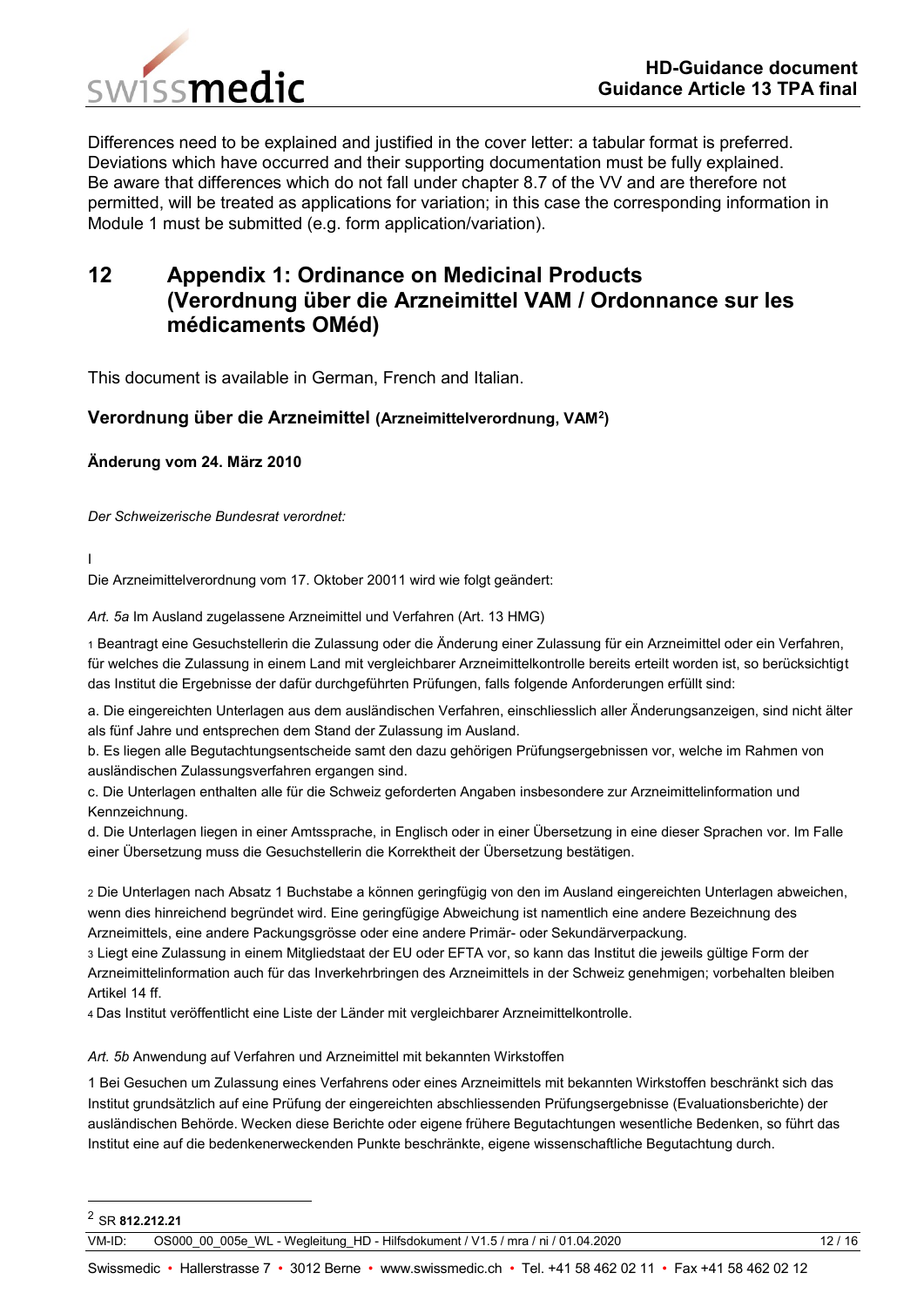#### **HD-Guidance document Guidance Article 13 TPA final**

issmedic

2 Bei Evaluationsberichten der zentralen Europäischen Arzneimittelbehörde (European Medicines Agency, EMA) und der Arzneimittelbehörde der Vereinigten Staaten von Amerika (United States Food and Drug Administration, US-FDA) verzichtet das Institut auf die Prüfung des Evaluationsberichts, es sei denn, die Entscheide dieser Behörden widersprechen sich oder das Institut hat aufgrund eigener früherer Begutachtungen wesentliche Bedenken gegenüber diesen Entscheiden.

#### *Art. 5c* Anwendung auf Arzneimittel mit neuen Wirkstoffen und die Erweiterung von deren Indikationen

Gesuche um Zulassung eines Arzneimittels mit neuem Wirkstoff oder dessen Indikationserweiterung unterzieht das Institut in der Regel einer umfassenden wissenschaftlichen Begutachtung. Es kann die Begutachtung in begründeten Fällen auf Gesuch hin oder von Amtes wegen, gestützt auf entsprechende ausländische Prüfungsergebnisse, angemessen reduzieren.

#### *Art. 5d* Parallele Verfahren in der Schweiz und im Ausland

Ergeht während eines laufenden Zulassungsverfahrens in der Schweiz eine Empfehlung der EMA an die EU-Kommission für das gleiche Arzneimittel oder Verfahren, so wendet das Institut auf Gesuch hin die Artikel 5*a*–5*c* analog an. Bestehen aufgrund der bis zu diesem Zeitpunkt erfolgten eigenen Begutachtung wesentliche Bedenken an den Prüfungsergebnissen der EMA, setzt das Institut seine wissenschaftliche Begutachtung fort.

#### *Art. 25b Abs. 1 und 3 erster Satz*

1 Kantone, in denen am 1. Januar 2002 eidgenössisch diplomierte Drogistinnen und Drogisten zur Abgabe von Arzneimitteln der Abgabekategorie C ermächtigt waren, dürfen Drogistinnen und Drogisten die Abgabe von Arzneimitteln der Abgabekategorie C gestatten, sofern die Voraussetzung nach Artikel 25 Absatz 4 HMG erfüllt ist.

3 Ist die Voraussetzung nach Artikel 25 Absatz 4 HMG nicht mehr erfüllt, so ist die Ermächtigung zu widerrufen. …

1 Diese Änderung tritt unter Vorbehalt von Absatz 2 am 15. April 2010 in Kraft. 2 Die Artikel 5*a*–5*d* treten am 1. Juli 2010 in Kraft.

#### 24. März 2010 Im Namen des Schweizerischen Bundesrates

Die Bundespräsidentin: Doris Leuthard Die Bundeskanzlerin: Corina Casanova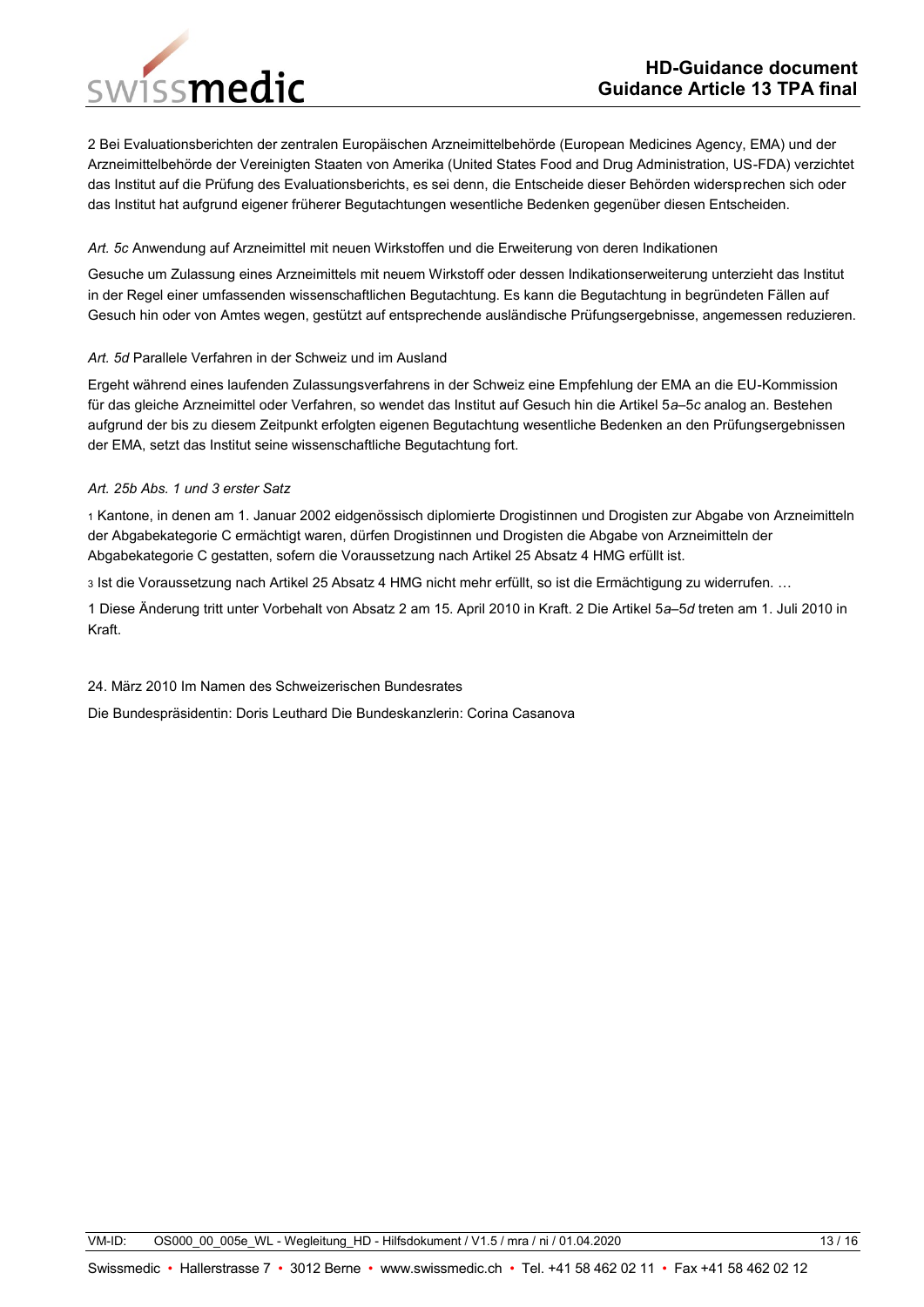

## **Appendix 2: Flow charts relating to the application process**

Flow chart I: Application Known Active Substance, application in accordance with Arts. 5a - 5d VAM



VM-ID: 0S000 00 005e WL - Wegleitung HD - Hilfsdokument / V1.5 / mra / ni / 01.04.2020 14 / 16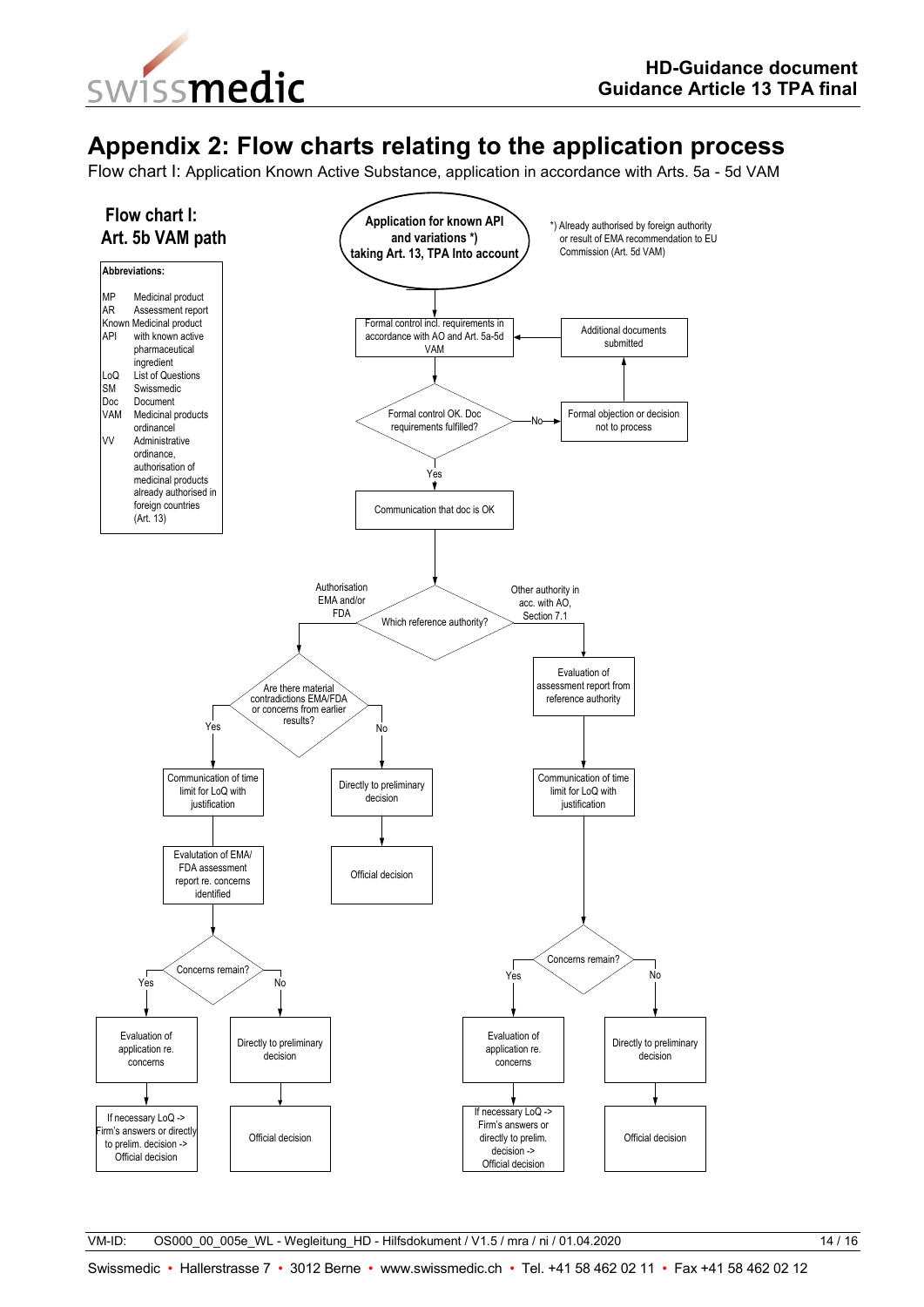

Flow chart II: Application New Active Substance and extended indication, application in accordance with Arts. 5a - 5d VAM